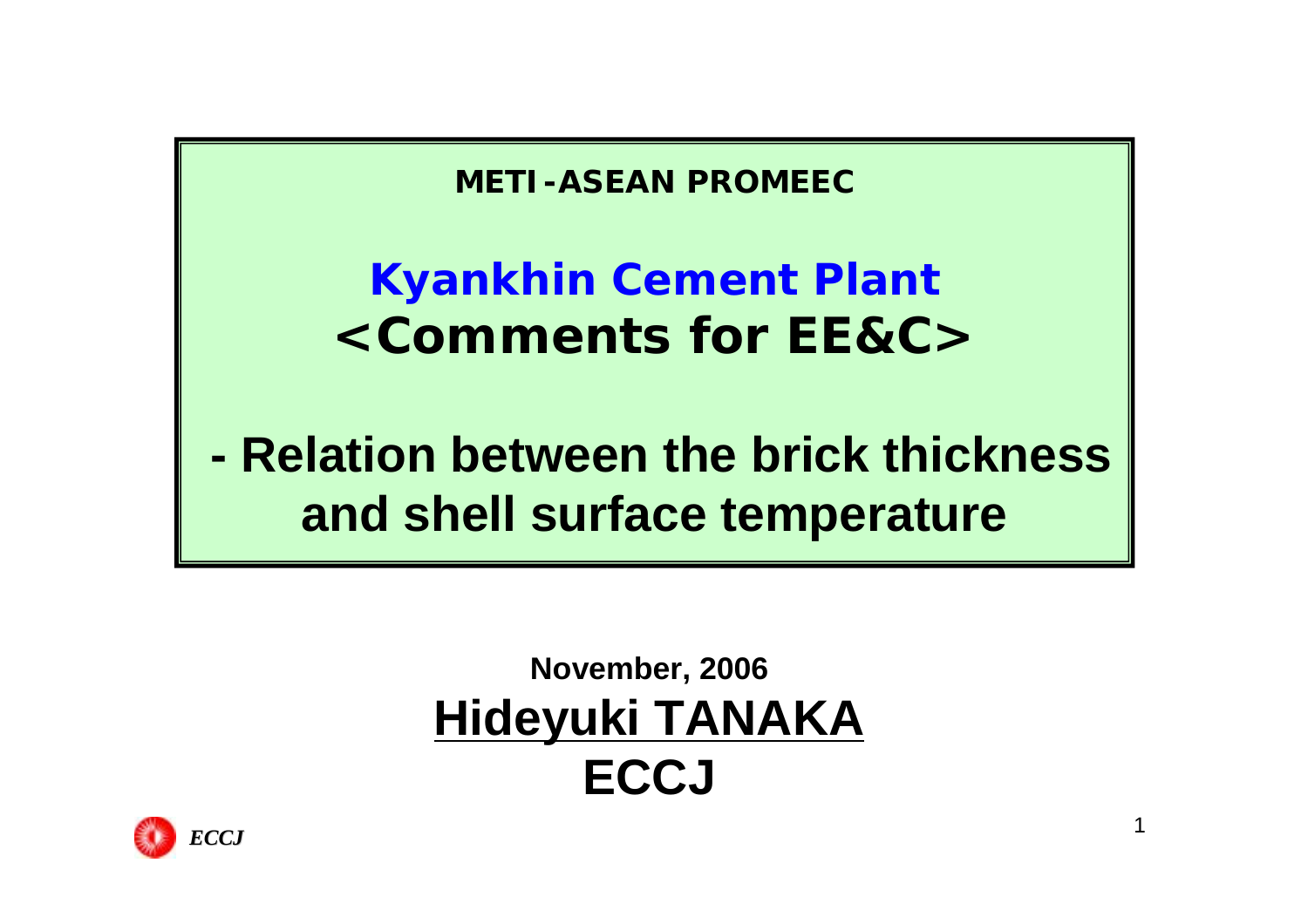# **Temperature Profile in Wet Process Kiln**

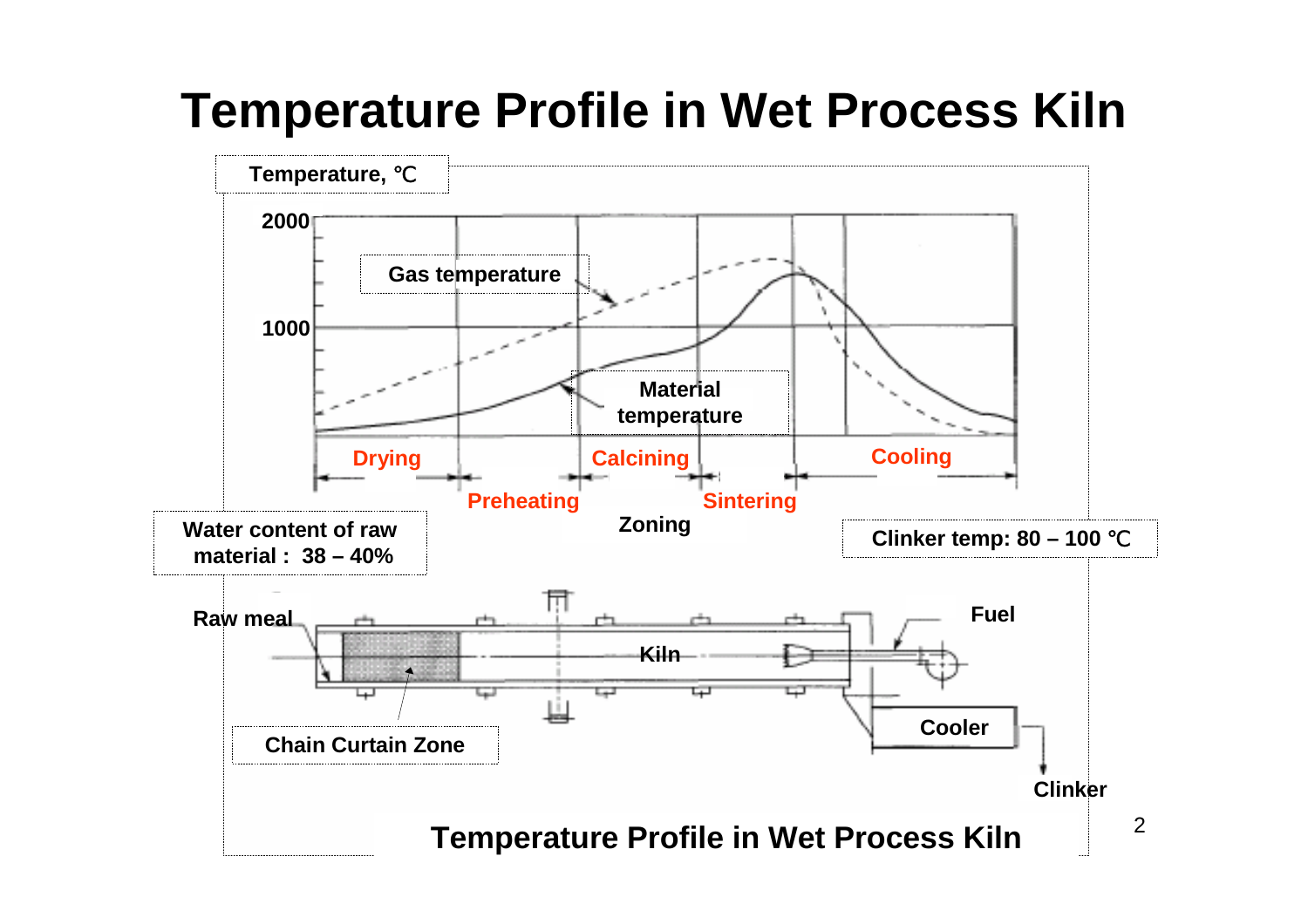#### **Measurement of No.3 Kiln Surface Temperature**



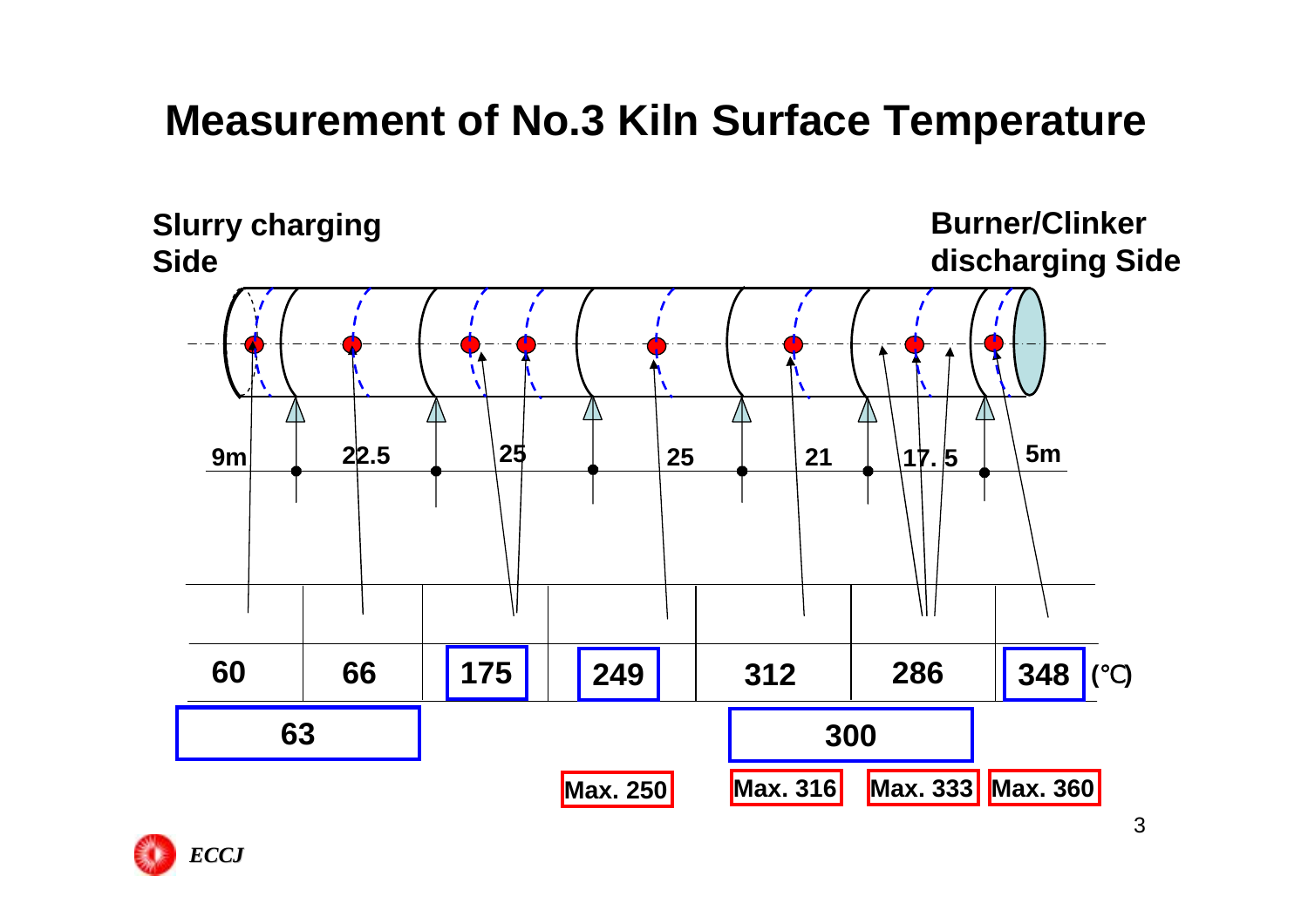

**The heat conduction in a cylindrical walls expressed by the following formula, and the heat values through the respective layers are equal.** 

$$
Q = \frac{2 \quad (t1 - t3)}{1 \quad r2 \quad 1 \quad r3 \quad \text{LN} \frac{r3}{r1 \quad 2} \quad \text{LN} \frac{r3}{r2 \quad 1 \quad \text{Conductivity (W/mK)}
$$



4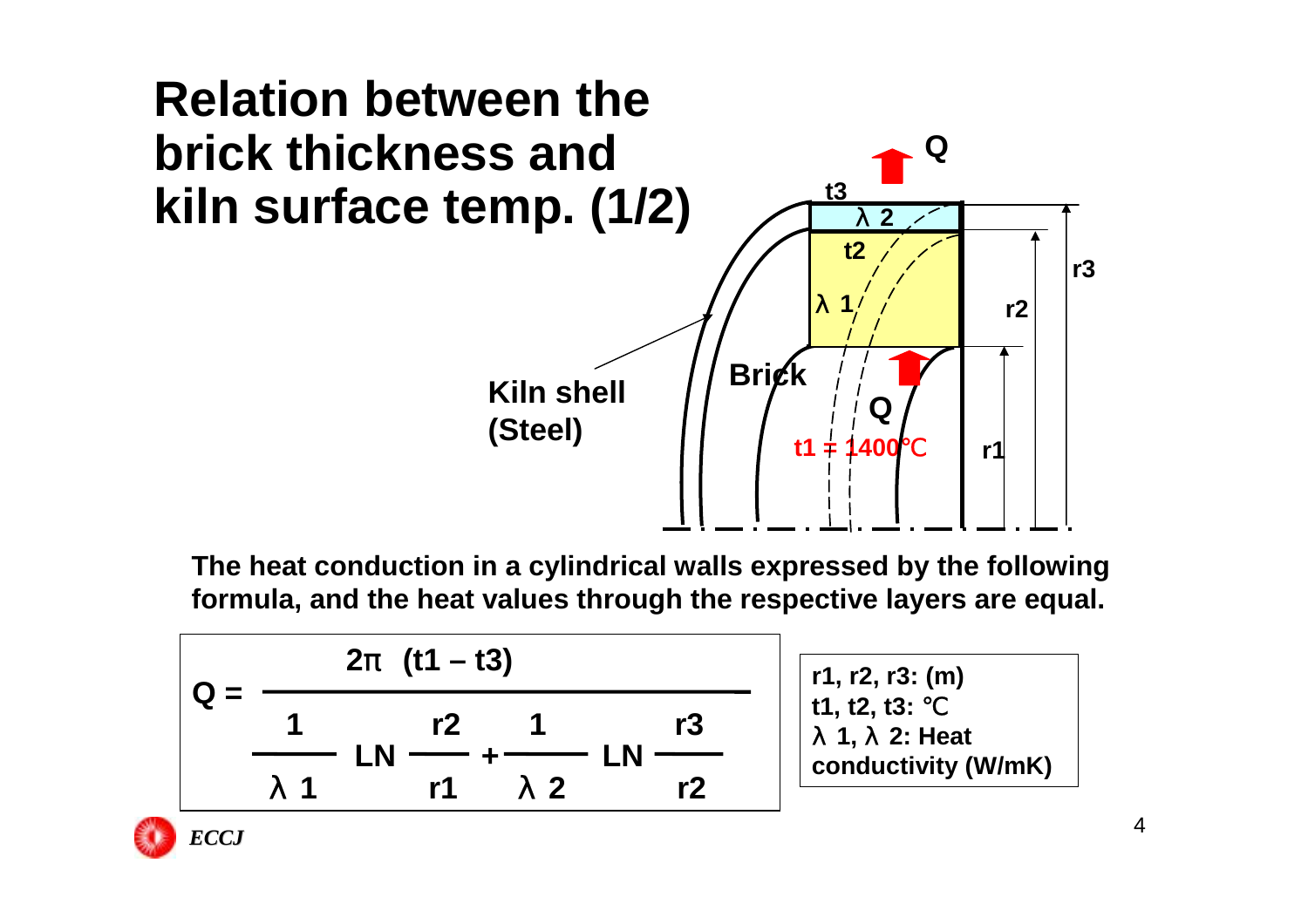### **Relation between the brick thickness and shell surface temp. (2/2)**